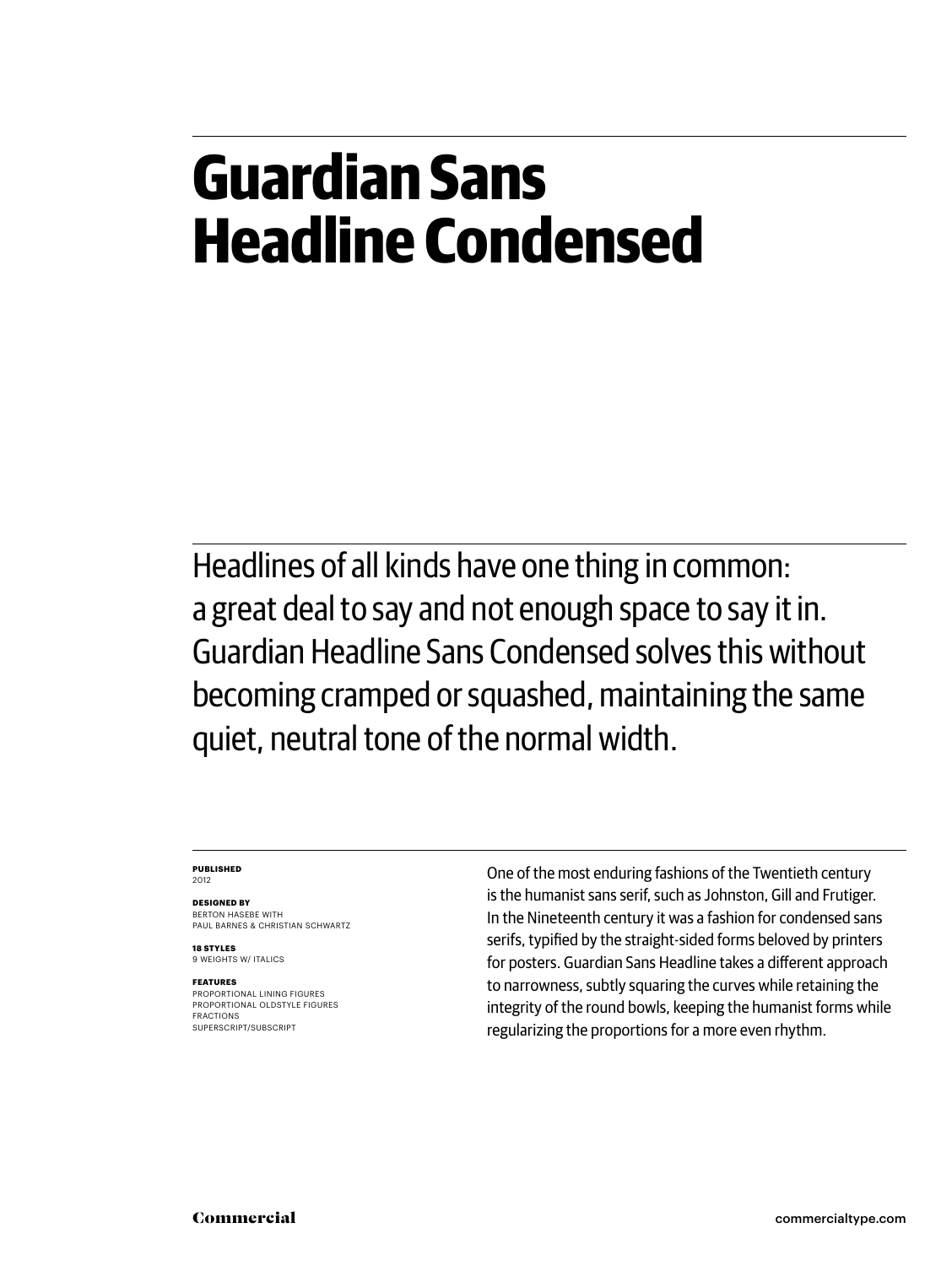Guardian Sans Headline Condensed Hairline *Guardian Sans Headline Condensed Hairline Italic* Guardian Sans Headline Condensed Thin *Guardian Sans Headline Condensed Thin Italic* Guardian Sans Headline Condensed Light *Guardian Sans Headline Condensed Light Italic* Guardian Sans Headline Condensed Regular *Guardian Sans Headline Condensed Regular Italic* Guardian Sans Headline Condensed Medium *Guardian Sans Headline Condensed Medium Italic* **Guardian Sans Headline Condensed Semibold** *Guardian Sans Headline Condensed Semibold Italic* **Guardian Sans Headline Condensed Bold** *Guardian Sans Headline Condensed Bold Italic* Guardian Sans Headline Condensed Black *Guardian Sans Headline Condensed Black Italic* Guardian Sans Headline Condensed Ultra *Guardian Sans Headline Condensed Ultra Italic*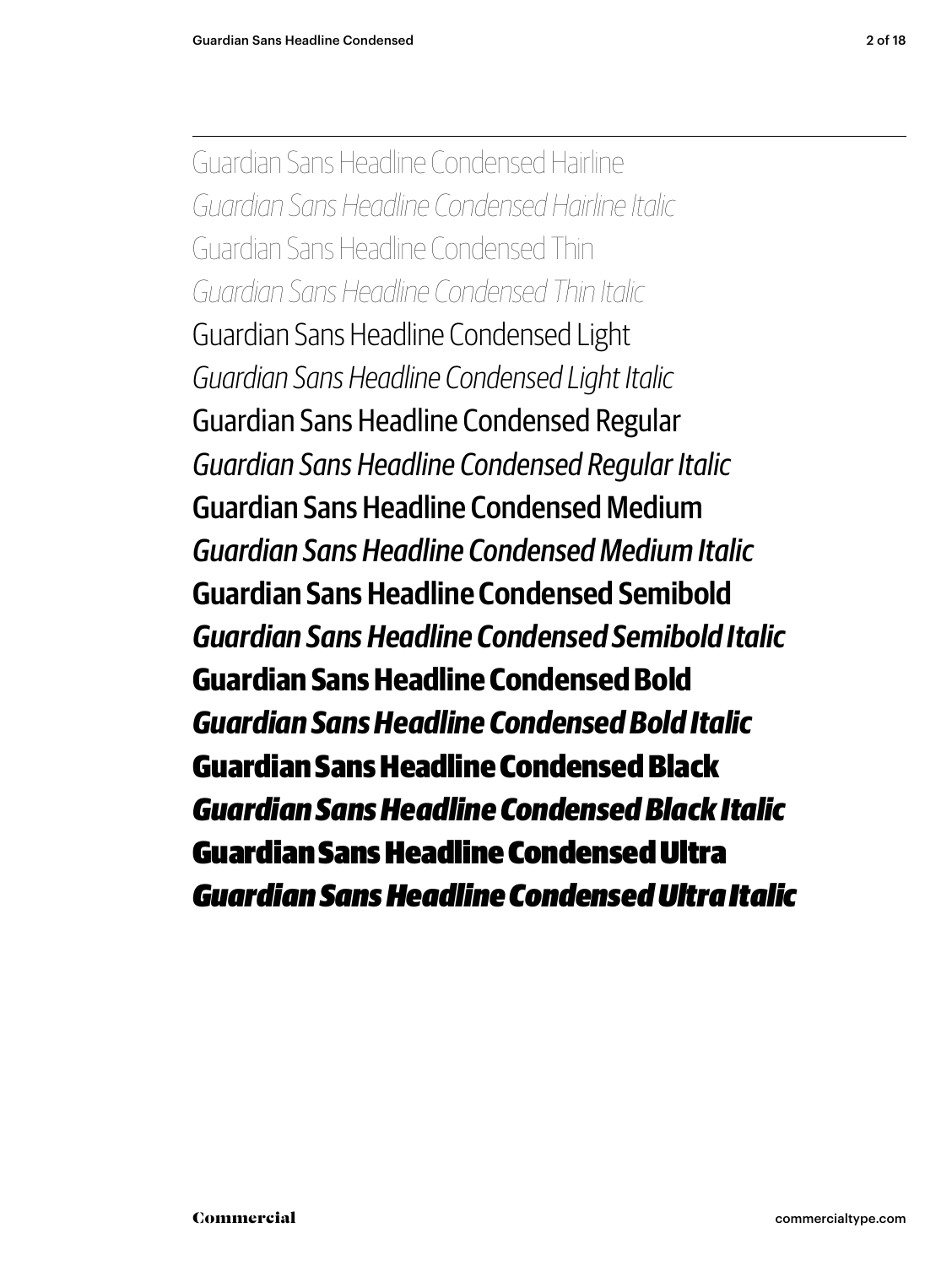## bibliographers Niederschönenfeld

sans Headline condensed HAIRLINE, 70 pt

## *ELECtioneering Arthur Shrewsbury*

sans Headline condensed HAIRLINE Italic, 70 pt

# heliotherapies en Kierkegaard

sans Headline condensed THIN, 70 pt

### *les Carabiniers Train ticket: €63,05*

sans Headline condensed THIN italic, 70 pt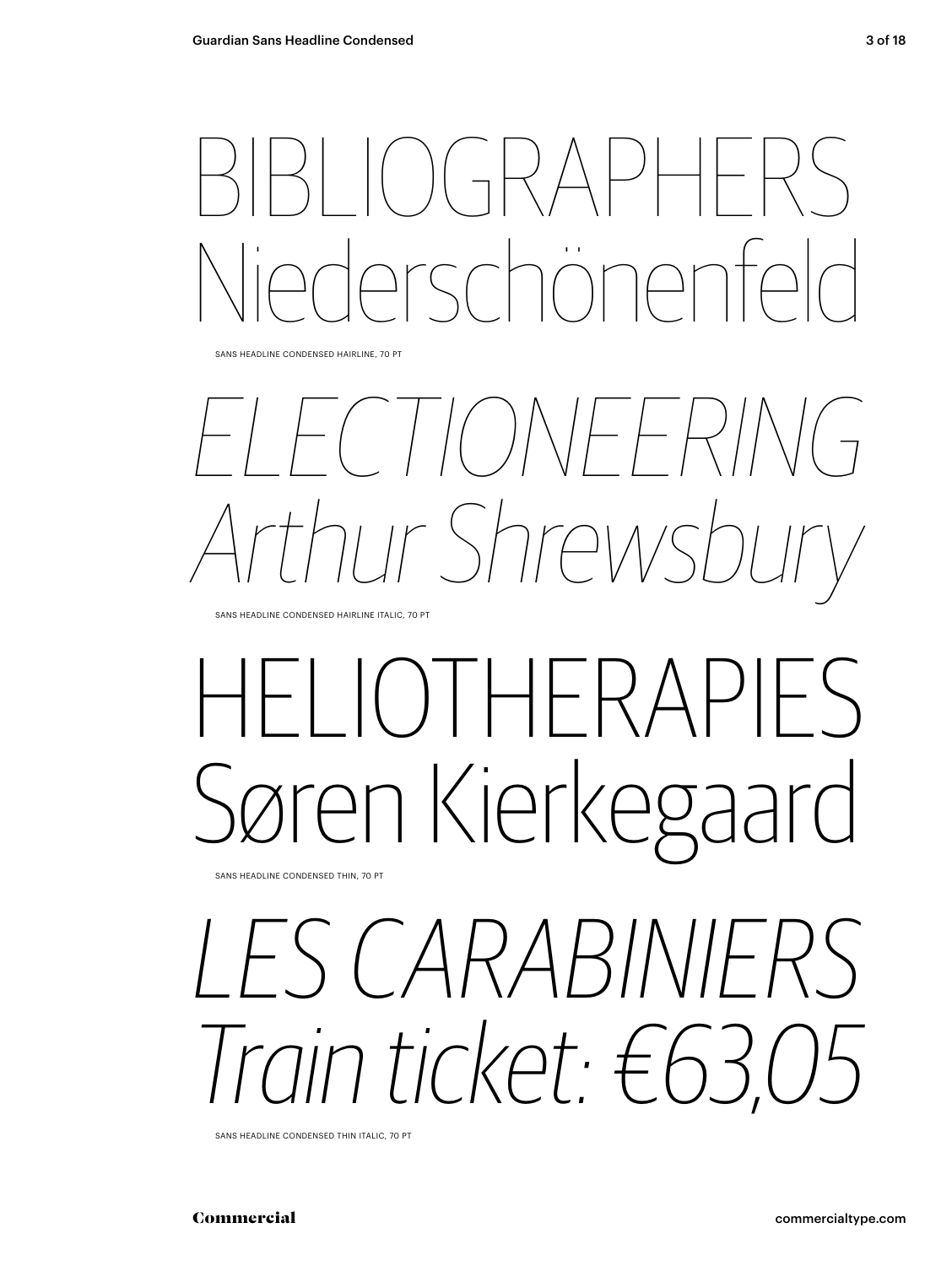# CÔTES-D'ARMOR Radiomicrometer

sans Headline condensed LIGHT, 70 pt

## *breaking news Sir Vivian Richards*

SANS HEADLINE CONDENSED LIGHT ITALIC, 70 PT [ALTERNATE a]

## NEIGHBOURING Alessandro Volta

sans Headline condensed REGULAr, 70 pt

## *Letter to Jane Gloucester Docks*

sans Headline condensed REGULAR italic, 70 pt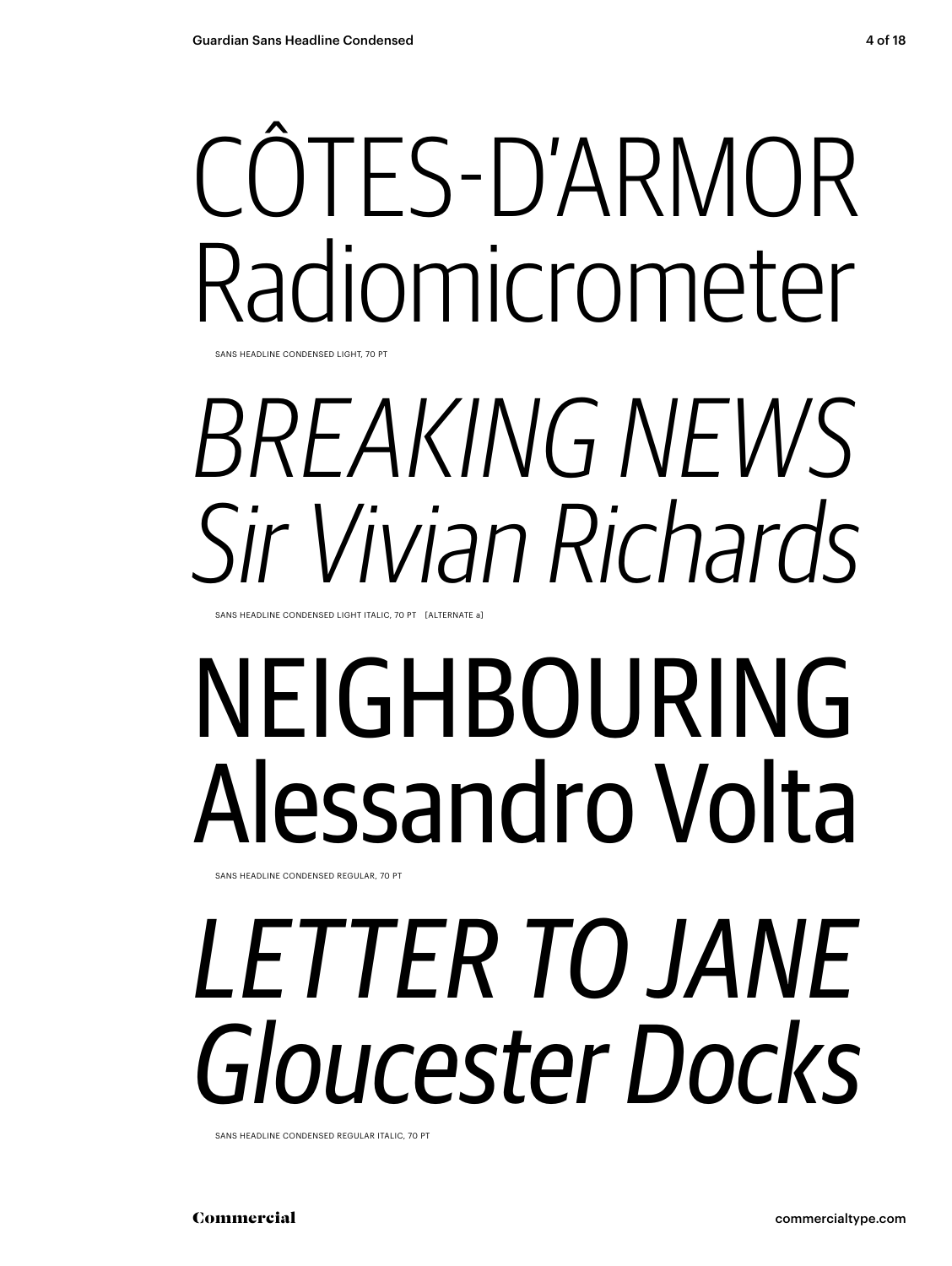# breathtaking Vladimir et Rosa

sans Headline condensed MEDIUM, 70 pt [alternate l]

# *nontechnical Wimbledon Park*

sans Headline condensed MEDIUM Italic, 70 pt

### **filibustering Cambridgeshire** sans Headline condensed SEMIBOLD, 70 pt

# *MYSTERIOUSly Vestmannaeyjar*

sans Headline condensed SEMIBOLD italic, 70 pt [alternate a]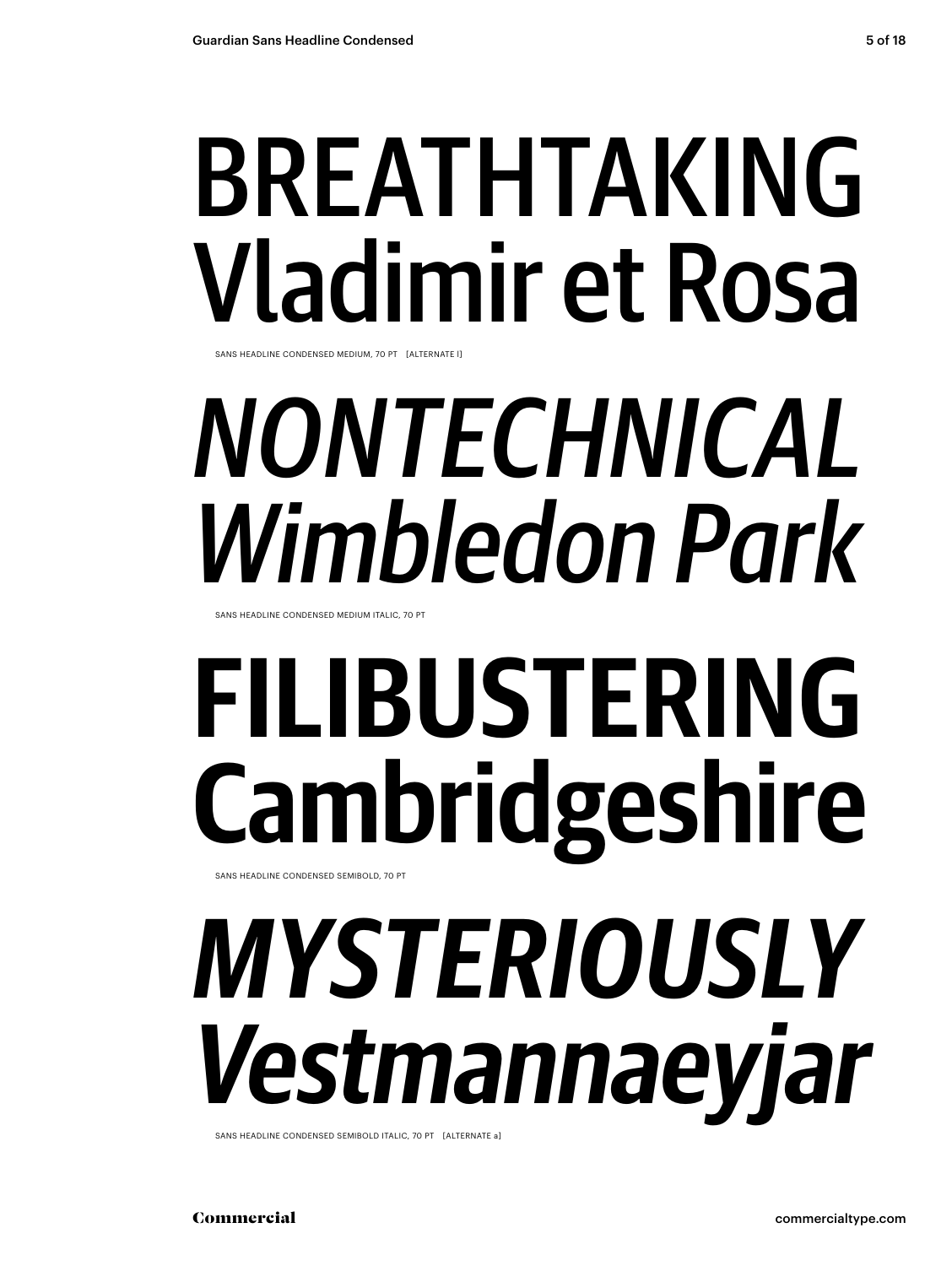## **EMBANKMENT Garfield Sobers**

sans Headline condensed BOLD, 70 pt

## *photometric Seine-et-Marne*

sans Headline condensed BOLD Italic, 70 pt

# Gjirokastër Mademoiselle!

sans Headline condensed BLACK, 70 pt

# *Repülőterek Folkestadbyen*

sans Headline condensed BLACK italic, 70 pt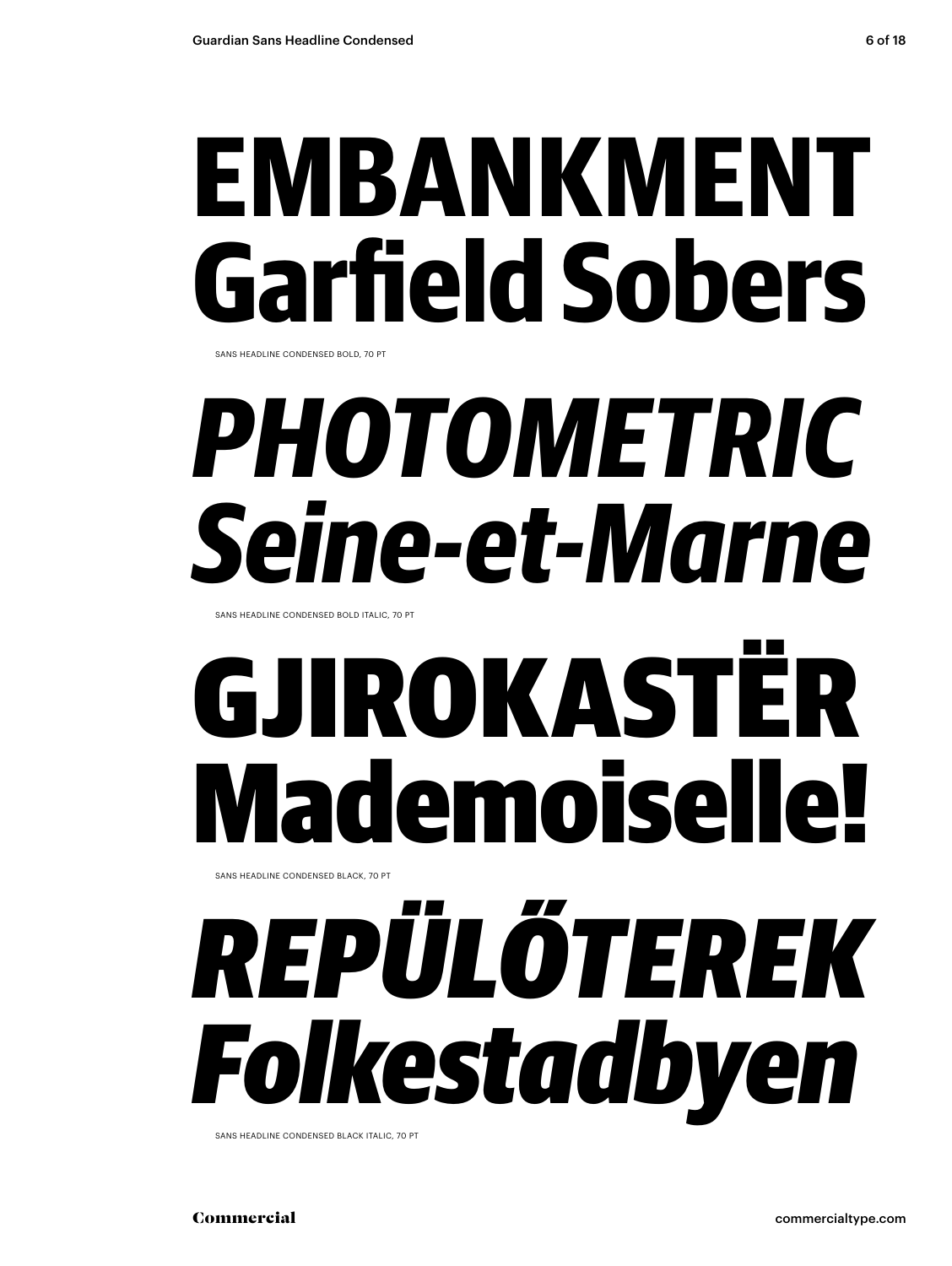### electronica ntenances

sans Headline condensed ULTRA, 70 pt

### *compromise Automatically*

sans Headline condensed ULTRA Italic, 70 pt

### UT VA BI malizati

SANS HEADLINE CONDENSED ULTRA, 70 PT [ALTERNATE I]

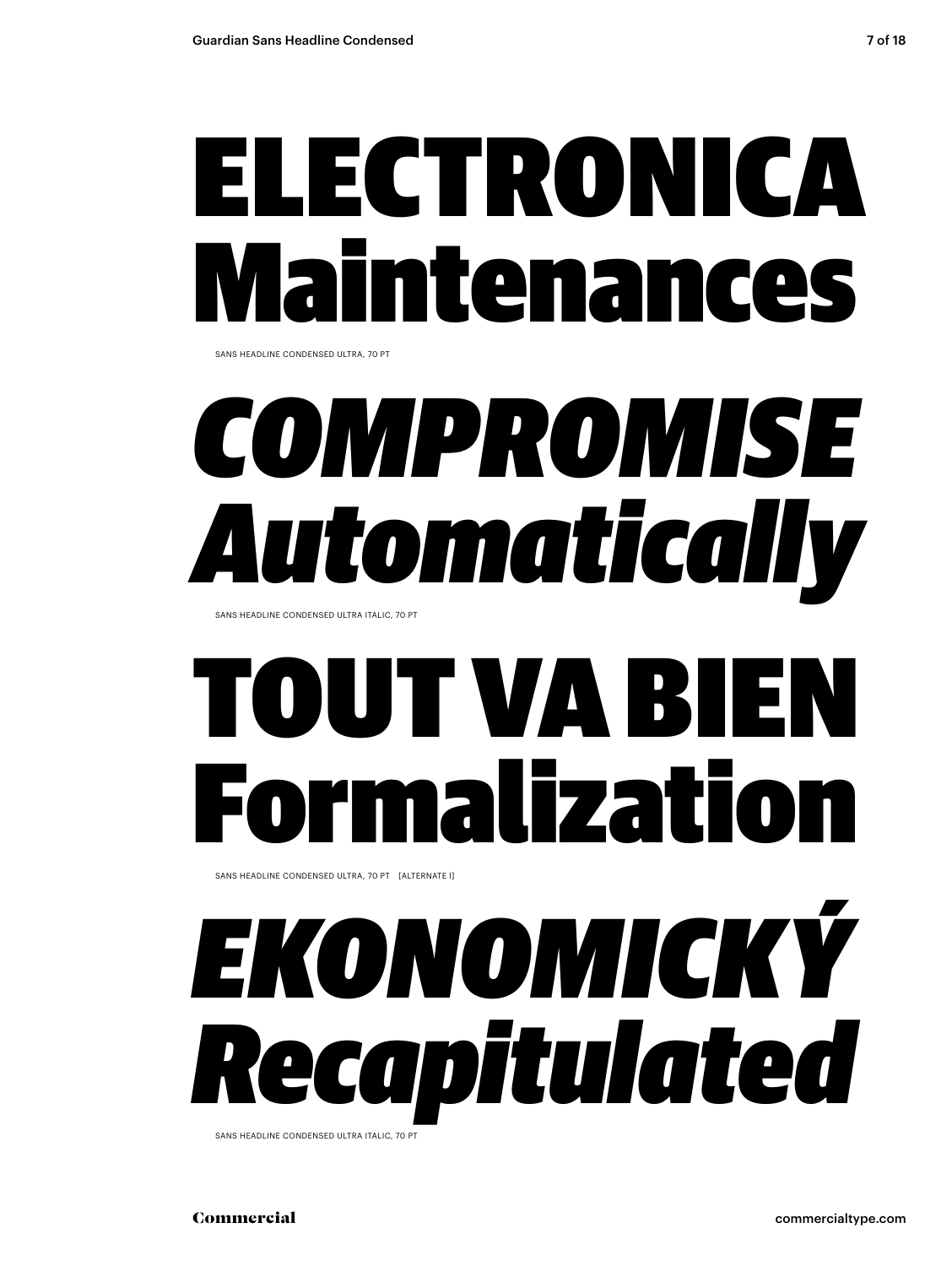### early seventh children century  $\mathbb{R}^n$ Jst Arfwedson, (b. 1/9

SANS HEADLINE CONDENSED HAIRLINE, 40 PT

SANS HEADLINE CONDENSED HAIRLINE ITALIC, 40 PT [ALTERNATE a] *they flew 6,896 kilometers The Umbrellas of Cherbourg, 1964*

)NDON–HFI SINKI NON-ST( Between 1700 and 2300 people

sans Headline condensed thin, 40 pt

sans Headline condensed thin italic, 40 pt *Methods of Détournement Les Deux anglaises et le continent*

Hammersmith and Fulham Nothing in Something Particular

SANS HEADLINE CONDENSED LIGHT, 4

*Espaços públicos e museus Currently living in Baltimore, MD*

SANS HEADLINE CONDENSED LIGHT ITALIC, 40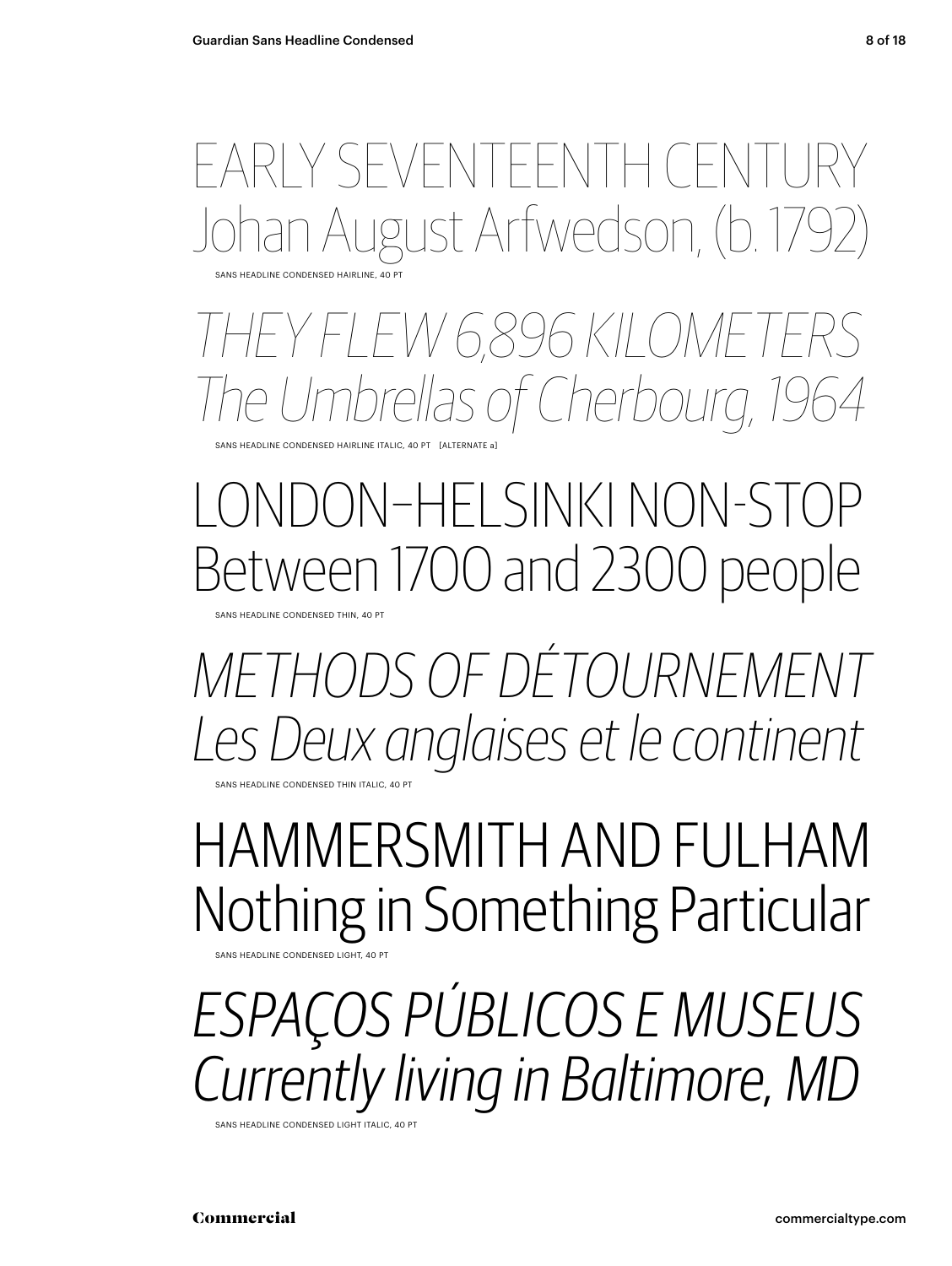### La Puissance de la parole Budapesti labdarúgócsapatok

sans Headline condensed regular, 40 pt

### *Almenno San Bartolomeo Neunkirchen, Lower Franconia*

ans Headline condensed regular Italic, 40 pt

### Weiden in der Oberpfalz Shoot the Piano Player, 1960

SANS HEADLINE CONDENSED MEDIUM, 40 PT

### *Jan Baptist van Helmont Over 3,500 people in one day*

sans Headline condensed medium Italic, 40 pt

### **Kerékpáros közlekedés Provence-Alpes-Côte d'Azur**

SANS HEADLINE CONDENSED SEMIBOLD.

### *Reguengos de Monsaraz American Geophysical Union*

sans Headline condensed semibold Italic, 40 pt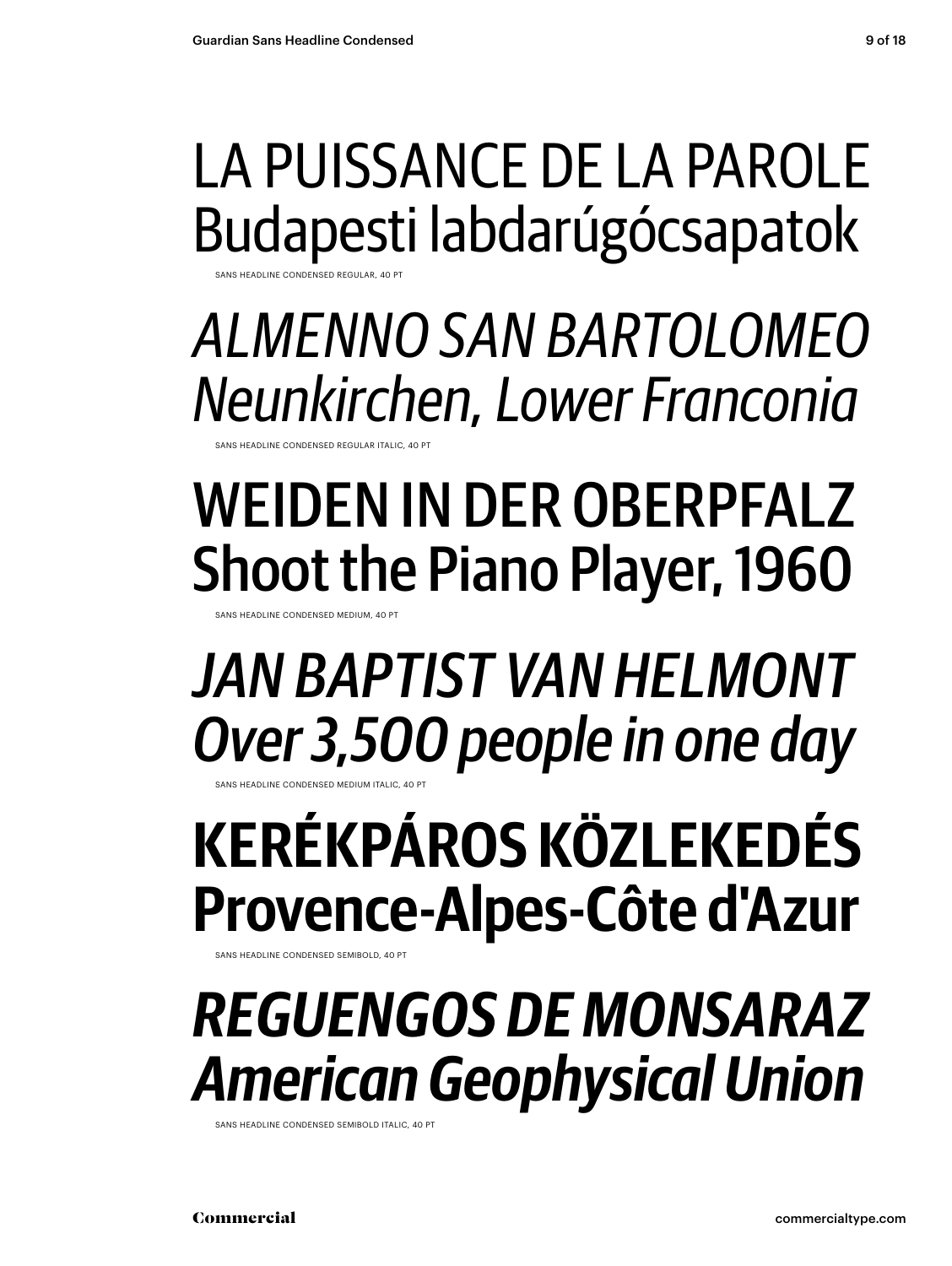### **Les Quatre Cents Coups The delivery is due at 10:56**

sans Headline condensed bold, 40 pt

### *Vila Nova de Famalicão Together in Electric Dreams*

SANS HEADLINE CONDENSED BOLD ITALIC, 40 PT [ALTERNATE f]

### Between 1976 and 1984 Srinivas Venkataraghavan

sans Headline condensed black, 40 pt

### *Kingston upon Thames The Lexicon of Love (1982)*

SANS HEADLINE CONDENSED BLACK ITALIC, 40 P

### joshBERNSTEIN& SONS Câmpulung Moldovenesc

SANS HEADLINE CONDENSED ULTRA, 40 P

### *population statistics Townsville to Parramatta*

SANS HEADLINE CONDENSED ULTRA ITALIC, 40 PT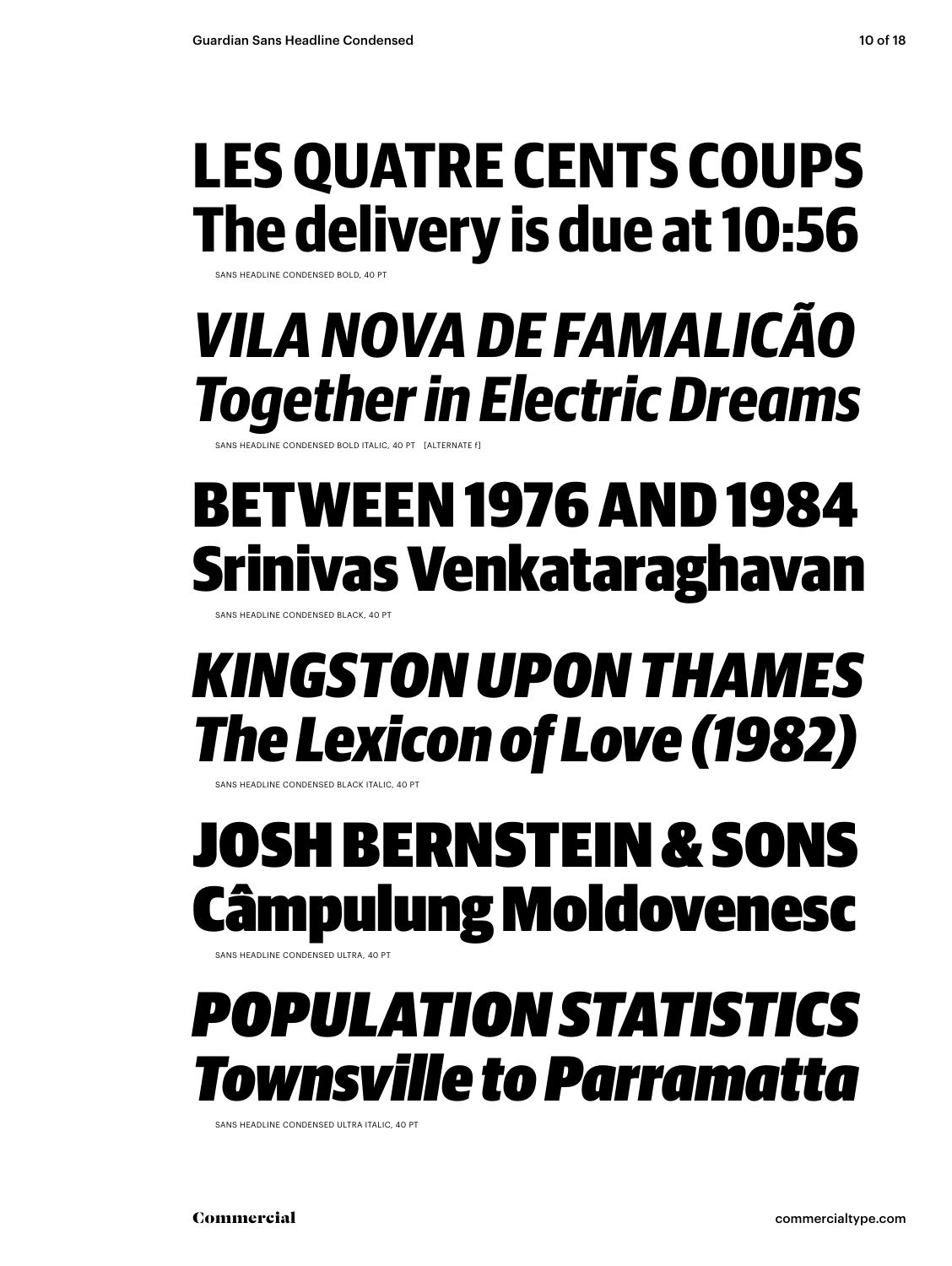On 5 July 1836, Brunel married Mary Elizabeth Horsley Austur-Skaftafellssýsla / Gullbringusýsla *In 1962, Truffaut directed his third movie, Jules and Jim*

SANS HEADLINE CONDENSED HAIRLINE, HAIRLINE ITALIC, 24 PT [TRACKING +5] [ALTERNATE f]

The City Council of Minneapolis chose a new Officer Work on the Clifton bridge started in 1831 *Combines the genres of dystopian science fiction and*

SANS HEADLINE CONDENSED THIN, THIN ITALIC, 24 PT [TRACKING +5]

Alphaville: One of Lemmy Caution's Strange Cases East London Overground Railway System *Llangernyw Yew, the oldest individual tree in Europe*

SANS HEADLINE CONDENSED LIGHT, LIGHT ITALIC, 24 PT [ALTERNATE ROMAN I]

Brunel had learned Euclidean geometry by eight Experiments in Art and Technology (EAT) *Truffaut's final movie was shot in black and white*

sans headline condensed REGULAR, REGULAR Italic, 24 pt

The website had 3,981,000 visitors in two days DET SJÄLVSTÄNDIGA FINLANDS HUVUDSTAD *Bowhead Whales live at least to 211 years of age*

sans headline condensed MEDIUM, MEDIUM Italic, 24 pt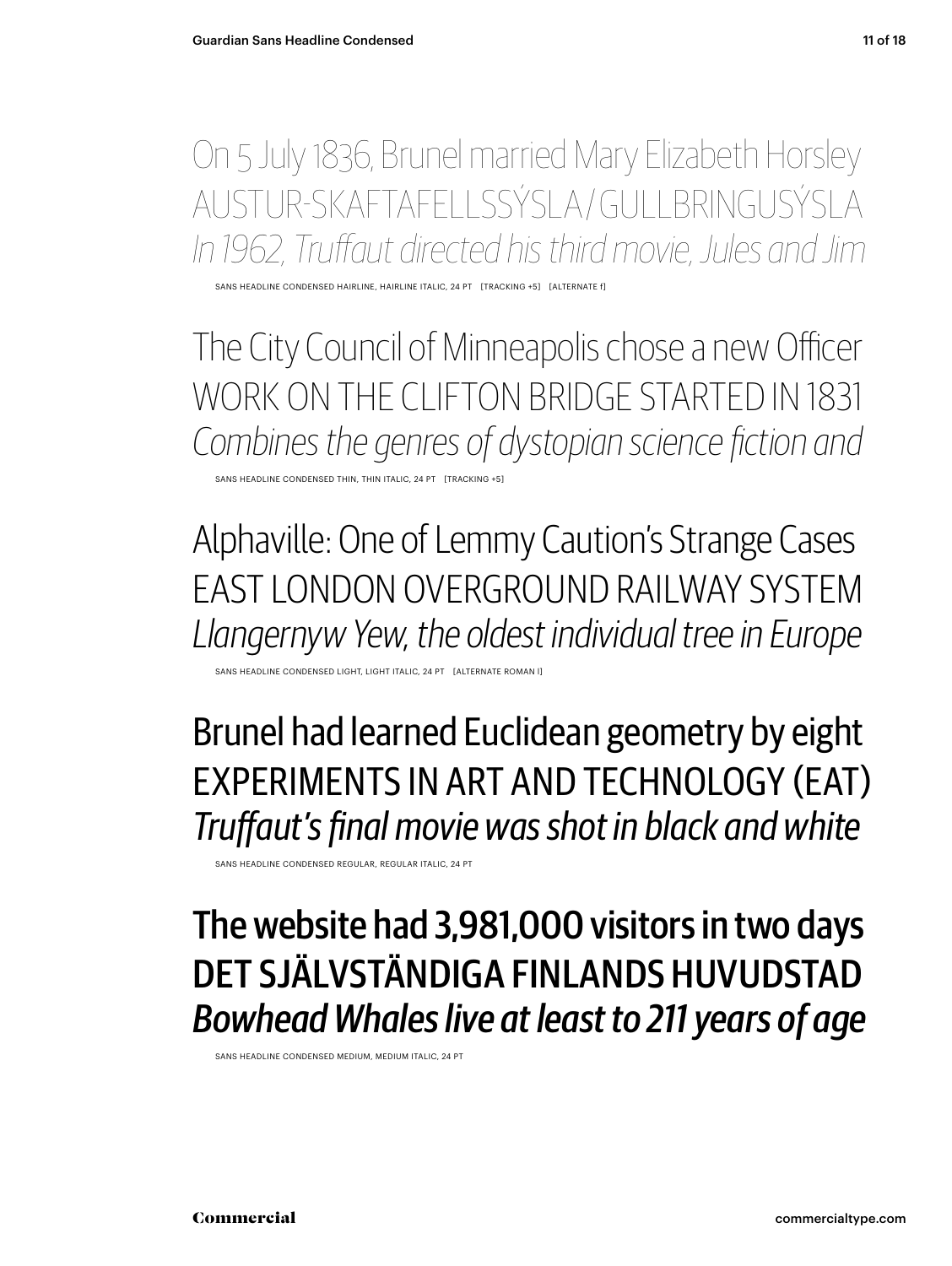#### **Eight hour flight from Vancouver to Frankfurt Wild Strawberries (Smultronstället)** *A series features the character Antoine Doinel*

HEADLINE CONDENSED SEMIBOLD, SEMIBOLD ITALIC,

#### **Chemical processing plant creates new jobs Yakushima Island, Kagoshima, Japan** *Transferring at Amsterdam Airport Schiphol*

sans headline condensed bold, bold Italic, 24 pt

#### Martin Fry grew up in Bramhall, Stockport Strongylocentrotus franciscanus *Luck and Chance: Dagger and Guitar (1952)*

sans headline condensed black, black Italic, 24 pt

#### Ginsberg's "A Supermarket in California" History of settlement in denmark *Pharmacoepidemiology and Drug Safety*

sans headline condensed ultra, ultra Italic, 24 pt [tracking +5]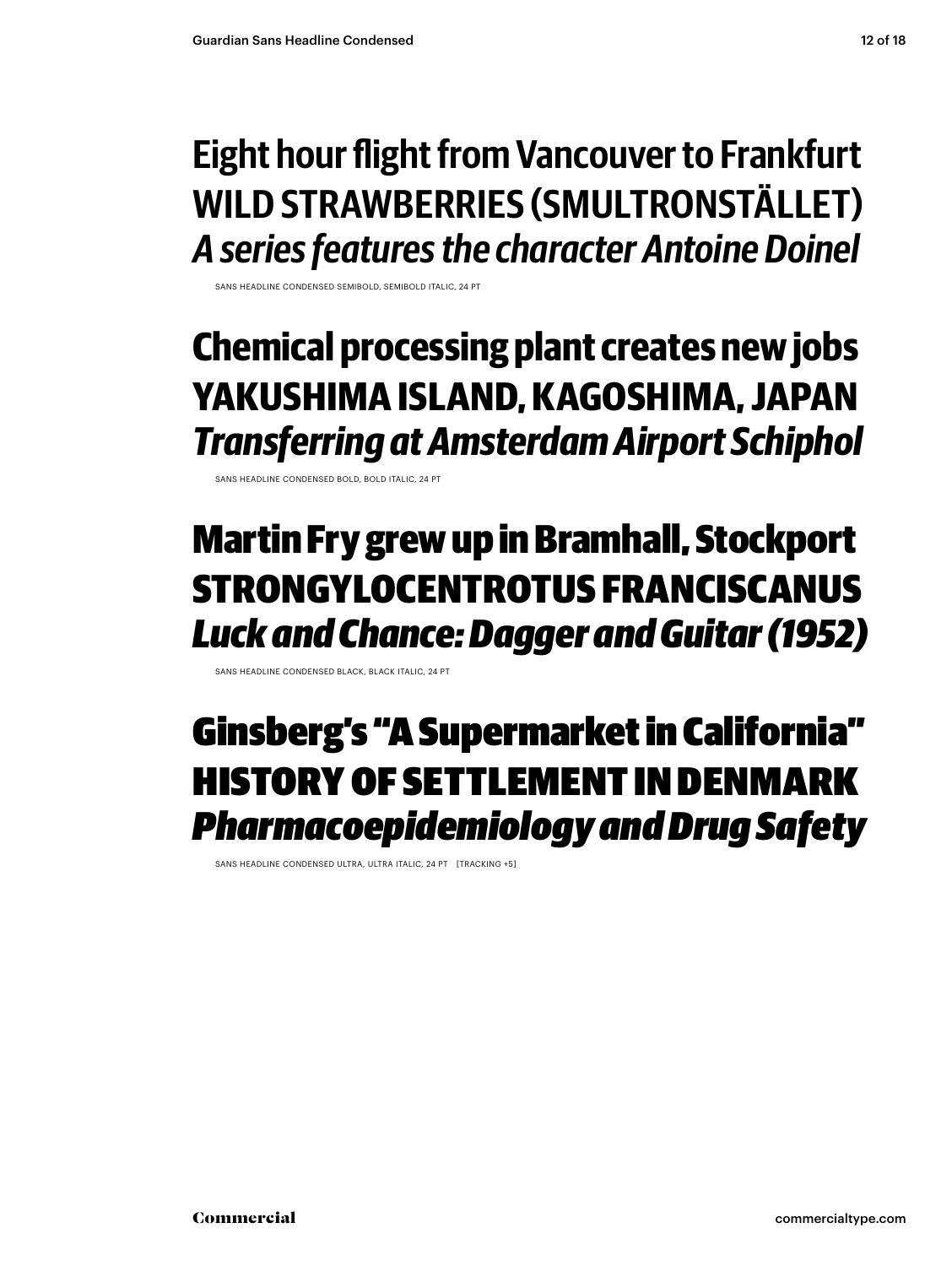#### Louis Jacques Thénard sans Headline condensed THIN, 60 pt sans Headline condensed HAIRLINE, 60 pt Kensington & Chelsea Baden-Württemberg sans Headline condensed REGULAR, 60 pt sans Headline condensed LIGHT, 60 pt [alternate g] Höfuðborgarsvæðið Max Skladanowsky sans Headline condensed SEMIBOLD, 60 pt sans Headline condensed MEDIUM, 60 pt [alternate l] **Glastonbury Thorn Haarlemmermeer** sans Headline condensed BLACK, 60 pt sans Headline condensed BOLD, 60 pt Etelä-Pohjanmaa Gaasterlân-Sleat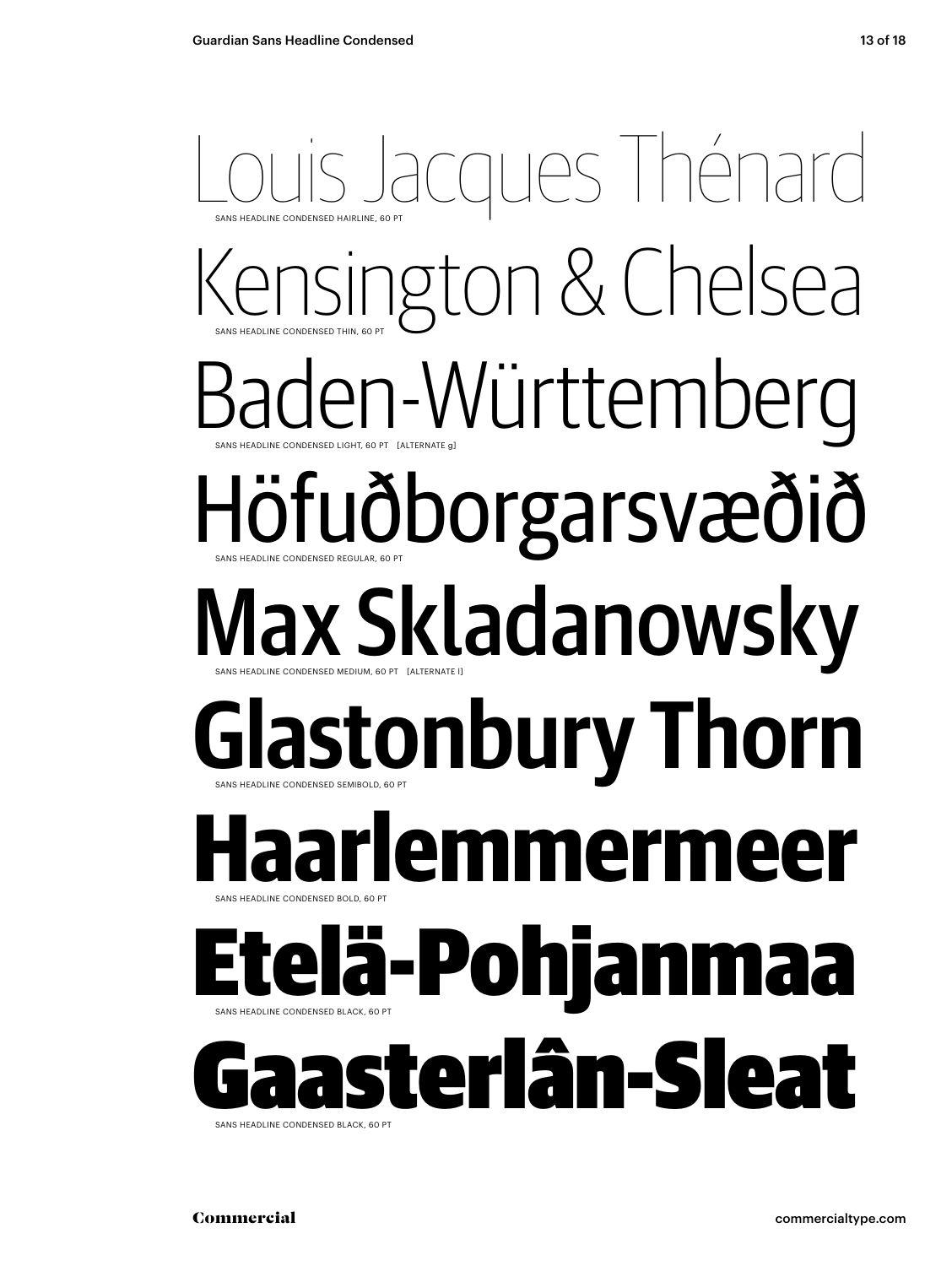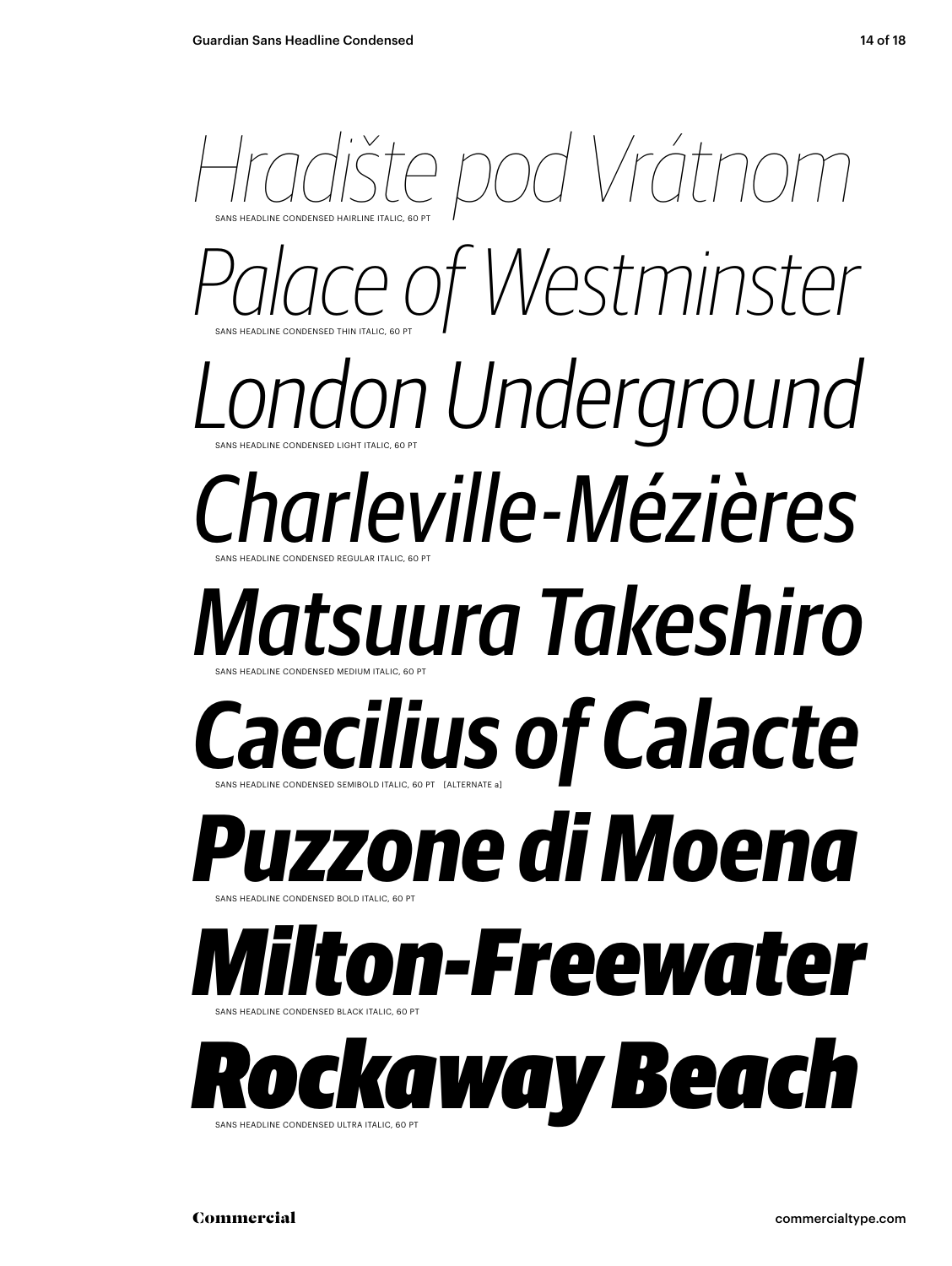| <b>UPPERCASE</b>                                    | ABCDEFGHIJKLMNOPQRSTUVWXYZ                                                                                           |
|-----------------------------------------------------|----------------------------------------------------------------------------------------------------------------------|
| LOWERCASE                                           | abcdefghijklmnopqrstuvwxyz                                                                                           |
| STANDARD PUNCTUATION                                | j!¿?.,:;---()[]{}/ \&*@""'' <sub>"</sub> ,,«»⇔§•¶†‡©®®™                                                              |
| UPPERCASE PUNCTUATION                               | $i! \dot{\epsilon}$ ?---()[]{}/ \@«»<>                                                                               |
| LIGATURES                                           | fb fh fi fi fk fl ff ffb ffh ffi ffj ffk ffl                                                                         |
| PROPORTIONAL LINING<br>default figures              | \$£€¥1234567890¢f %‰a0#°<+=-x÷>'"                                                                                    |
| PROPORTIONAL OLDSTYLE                               | $$EE41234567890$ of %‰#°<+=-x÷>                                                                                      |
| PREBUILT FRACTIONS                                  | 1/2 1/3 2/3 1/4 3/4 1/8 3/8 5/8 7/8                                                                                  |
| NUMERATORS, DENOMINATORS<br>SUPERSCRIPT & SUBSCRIPT | $H^{0123456789}$ 0123456789 $H^{0123456789}$ $H_{0123456789}$                                                        |
| STYLISTIC ALTERNATES                                | gl ğĝģģtĺllŀ fl ffl                                                                                                  |
| <b>ACCENTED UPPERCASE</b>                           | ÁÂÀÄÅÃĂĀĄÅÆÆÇĆĆČĊŎĐÉÊÈËĔĒĒĘĞĜĢĠĦĤ<br>ÍÎÌÏİIJĨĬĴĶŁĹĽĻĿÑŃŃŇŅŊÓÓÔŎŎŐŎØØŒŔŘŖ<br>ŠŚŚŞŜŞÞŤŢŦÚÛÙÜŬŰŪŲŮŨŴŴŴŴÝŶŸŽŹŻ           |
| ACCENTED LOWERCASE                                  | áâàäåãăāąåææçććčĉcďđðéêèëěėēęğĝġġħĥıíîìïiijĩĭi<br>ĵķłĺľļŀñńńňṇ 'nŋóóôòöõőōøǿœŕřṛßšśśşŝşþťṭŧ<br>úûùüŭűūyůũẃŵẁẅýŷỳÿžźż |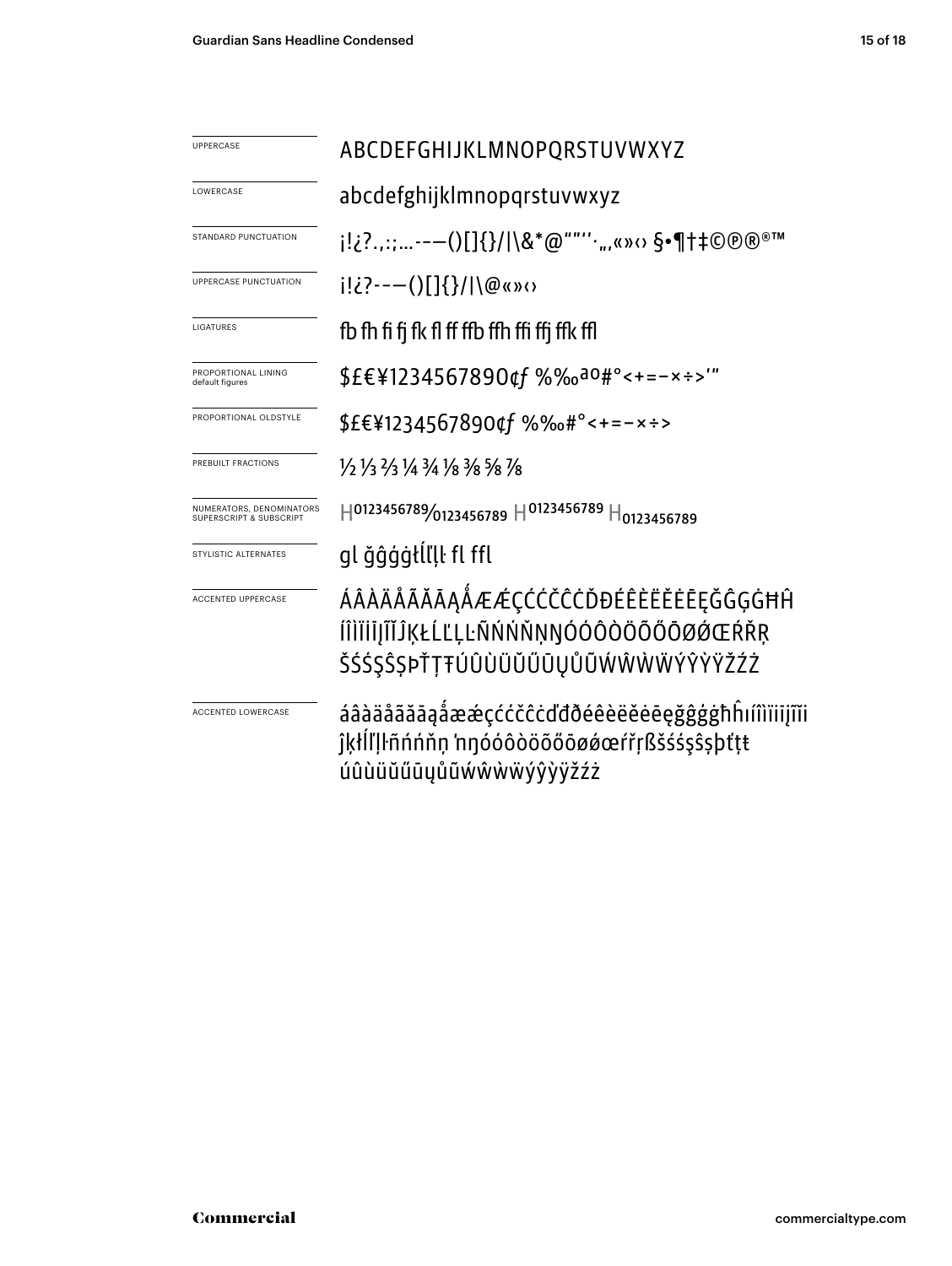| UPPERCASE                                           | ABCDEFGHIJKLMNOPQRSTUVWXYZ                                                                                           |
|-----------------------------------------------------|----------------------------------------------------------------------------------------------------------------------|
| LOWERCASE                                           | abcdefghijklmnopqrstuvwxyz                                                                                           |
| STANDARD PUNCTUATION                                | j!¿?.,:;---()[]{}/ \&*@""'' <sub>"</sub> ,«»‹› §•¶†‡©®®™                                                             |
| <b>UPPERCASE PUNCTUATION</b>                        | $i!i$ ?---()[]{}/ \@«» $\alpha$                                                                                      |
| LIGATURES                                           | fb fh fi fi fk fl ff ffb ffh ffi ffi ffk ffl                                                                         |
| PROPORTIONAL LINING<br>default figures              | $$E$ £¥1234567890¢f %‰ <sup>ao</sup> #°<+=-×÷>'"                                                                     |
| PROPORTIONAL OLDSTYLE                               | \$£€¥1234567890¢f %‰#°<+=-×÷>                                                                                        |
| PREBUILT FRACTIONS                                  | 1/2 1/3 2/3 1/4 3/4 1/8 3/8 5/8 7/8                                                                                  |
| NUMERATORS, DENOMINATORS<br>SUPERSCRIPT & SUBSCRIPT | $H^{0123456789}$ 0123456789 H0123456789 H0123456789                                                                  |
| STYLISTIC ALTERNATES                                | al áâàäåãăāaå łĺľḷŀ fl ffl fl ffl<br>f ß fb fi ff fh fk fl ffb ffi ffh ffk ffl                                       |
| <b>ACCENTED UPPERCASE</b>                           | ÁÂÀÄÅÃĂĀĄÅÆÆÇĆĆČĈŎĐÉÊÈËĔĔĒĘĞĜĢĠĦĤ<br>ÍÎÌÏİĪJĨĬĴĶŁĹĽĻĿÑŃŃŇŅŊÓÓÔŎŎŐŐŌØØŒŔŘŖ<br>ŠŚŚŞŜȘÞŤŢŦÚÛÙÜŬŰŨŲŮŨŴŴŴŴŶŶŸŽŹŻ          |
| <b>ACCENTED LOWERCASE</b>                           | áâàäåãăāgåææçććčĉcďđðéêèëĕėēęğĝģġħĥıíîìïiijĩĭi<br>ĵķłĺľļŀñńńňṇ 'nŋóóôòöõőōøǿœŕřŗßšśśşŝşþťṭŧ<br>úûùüŭűūyůũẃŵẁẅýŷỳÿžźż |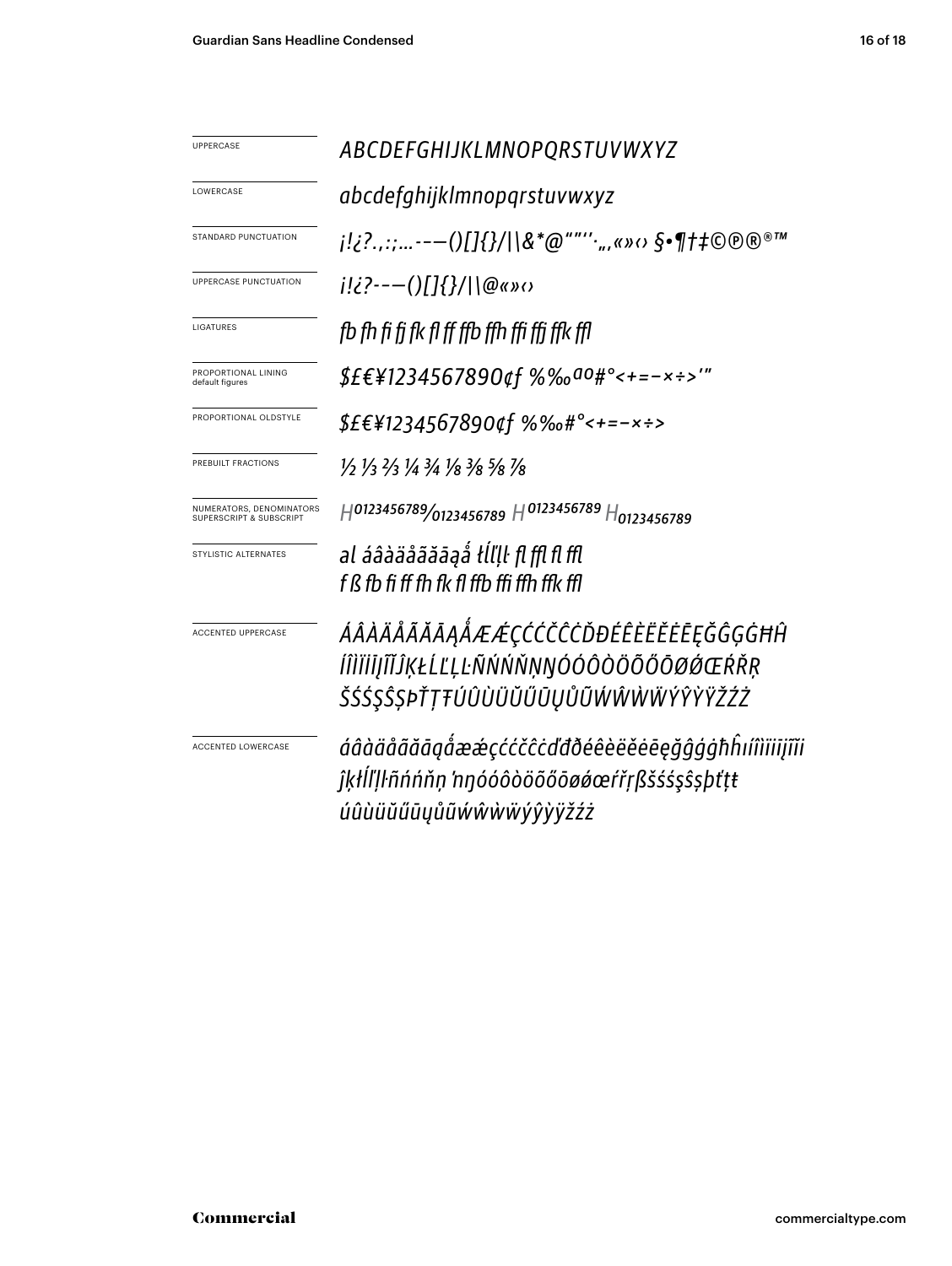**opentype FEATUREs** family wide

PROPORTIONAL LINING<br>default figures

all caps

FRACTIONS<br>ignores numeric date format

**NUMERATOR**<br>for making arbitrary fractions

LANGUAGE FEATURE<br>Polski (Polish) kreska accen

LANGUAGE FEATURE<br>Română (Romanian) s

**opentype FEATUREs** romans

STYLISTIC SET 01<br>g and related

STYLISTIC SET 02<br>I and related

STYLISTIC ALTERNATES<br>Illustrator/Photoshop

#### **opentype FEATUREs** italics

STYLISTIC SET 01<br>a and related

STYLISTIC SET 02<br>I and related

STYLISTIC SET 03<br>f ß and related

STYLISTIC ALTERNATES<br>Illustrator/Photoshop

Approximately 25,896,500 attended Approximately 25,896,500 attended Fractions: 21/03/10 and 21/18 40/90 Fractions: 21/03/10 and 21/18 40/90 PROPORTIONAL OLDSTYLE Approximately 25,896,500 attended Approximately 25,896,500 attended ¿info@commercialtype.com? ¿info@commercialtype.com?

 $S^{UPERSCRIPT/SUPERIOR}$  x  $158 + y23 \times z18 - algebraic42607$   $x^{158} + y^{23} \times z^{18} - algebraic^{42607}$ subscript/inferior  $x158 \div y23 \times z18 - aI$ gebraic42607  $x_{158} \div y_{23} \times z_{18} - aI$ gebraic<sub>42607</sub> Numerals 0123456789 0123456789 Numerals 0123456789 0123456789 DENOMINATOR **CENOMINATOR** 0123456789 DENOMINATOR 1123456789 Numerals 0123456789 0123456789

ŹRÓDŁA możliwość Ślady rozliczeń ŻRÓDŁA możliwość Ślady rozliczeń ITURE (ÎNSUȘI conștiință științifice strămoșii ânti Conștiință științifice strămoșii î

**DEACTIVATED ACTIVATED**

#### **DEACTIVATED ACTIVATED**

g and related Messages Lagging Archaeologists Messages Lagging Archaeologists l and related Sterilize Alliterate Fault Alternative Sterilize Alliterate Fault Alternative Messages Ailment Archaeologists Messages Ailment Archaeologists

#### **DEACTIVATED ACTIVATED**

f ß and related *Prefaces Schriftgießerei Bluffing Prefaces Schriftgießerei Bluffing* Illustrator / Photoshop *Prefaces Schriftgießerei Bluffing Prefaces Schriftgießerei Bluffing* a and related *Messages Lagging Archaeologists Messages Lagging Archaeologists*

l and related *Sterilize Alliterate Fault Alternative Sterilize Alliterate Fault Alternative*